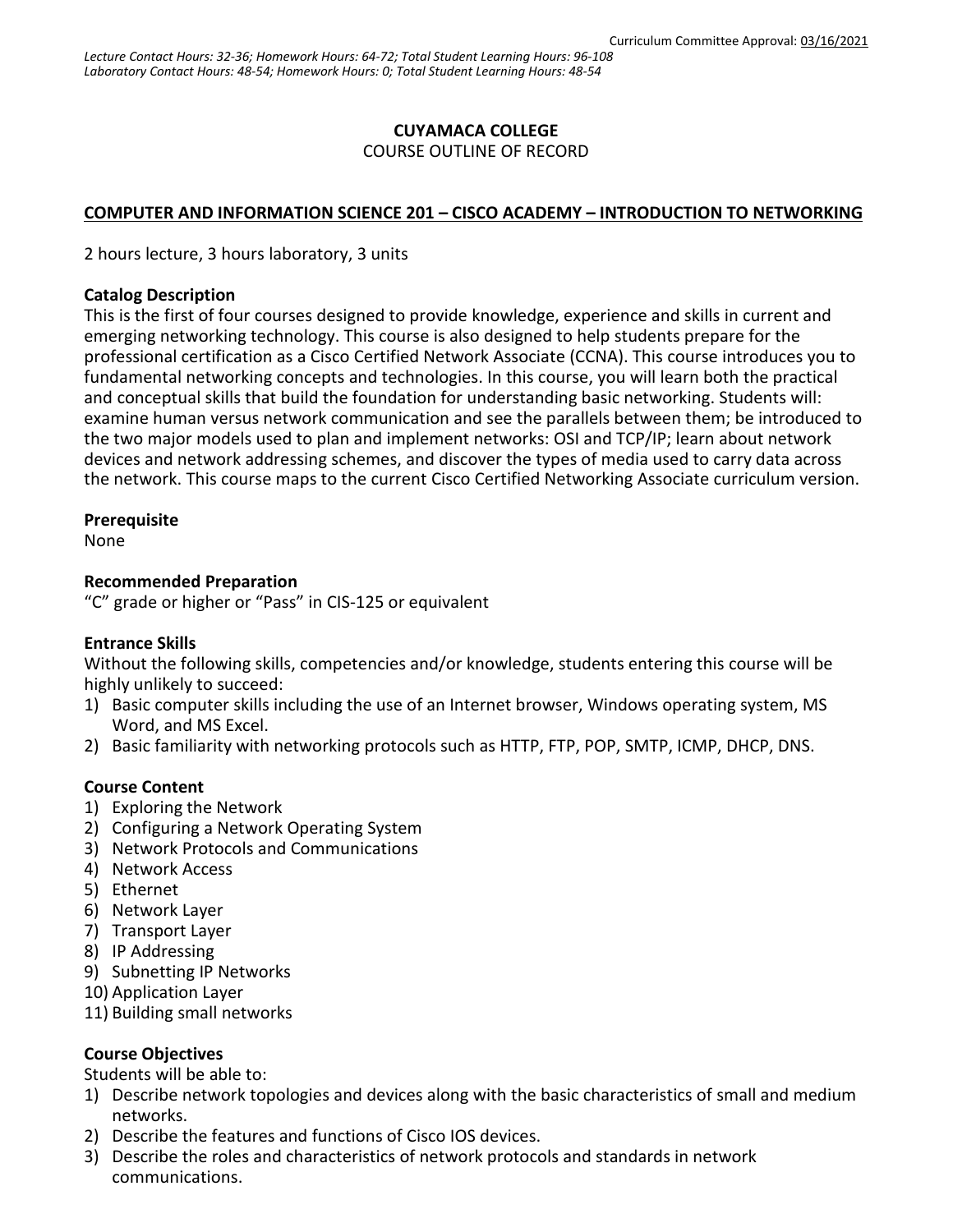- 4) Describe the role and characteristics of each of the layers of the Open Systems Interconnection (OSI) model.
- 5) Explain the purpose and operation of network routers and switches.
- 6) Calculate IPv4 and IPv6 addressing to a basic network topology.
- 7) Build and configure a small network topology consisting of routers, switches, and workstations.
- 8) Configure basic router security and router configuration backup.

## **Method of Evaluation**

A grading system will be established by the instructor and implemented uniformly. Grades will be based on demonstrated proficiency in the subject matter determined by multiple measurements for evaluation, one of which must be essay exams, skills demonstration or, where appropriate, the symbol system.

- 1) Chapter exams that measure students' ability to define and appropriately use networking technology concepts and terminology to describe networking processes, protocols, functions and features.
- 2) Comprehensive final exam that measures students' ability to synthesize and apply course concepts to a variety of networking scenarios.
- 3) Comprehensive skills exam that measures students' ability to practically apply network, design, configuration and hardware connectivity techniques to LAN environments.
- 4) Lab exercises that require students to apply course concepts and skills in order to implement LAN solutions, compute IPv4 network addressing to network problems defined by the instructor, and connect and configure LAN devices.

## **Special Materials Required of Students**

USB flash drive

## **Minimum Instructional Facilities**

Smart computer lab with whiteboards, Internet browser, Internet connectivity, software, printer; network connection not connected to school academic resources; 19" equipment racks populated with cross-connect patch panels, power surge protectors, access servers, VM servers; Cisco Access routers and switches; interconnecting CAT 5E and serial cabling; lab desks with computers not connected to the school academic network resources; computer server; storage cabinets

#### **Method of Instruction**

- 1) Online computer-based reading assignments
- 2) Instructor and individual student mentoring
- 3) Practical application assignments
- 4) Topic-focused mini-lectures for small groups of students

# **Out-of-Class Assignments**

- 1) Read online curriculum and assignment instructions
- 2) Complete Packet Tracer assignments and online quizzes
- 3) Review online resources, including reference materials and videos

# **Texts and References**

- 1) Required (representative example): Text is provided online at *www.netacad.com*
- 2) Supplemental (optional reference texts): [CCNA 200-301 Official Cert Guide Library,](https://www.ciscopress.com/store/ccna-200-301-official-cert-guide-library-9781587147142) Wendell Odom, ISBN 9781587147142, 2020

# **Exit Skills**

Students having successfully completed this course exit with the following skills competencies and/or knowledge:

1) Ability to describe network topologies and devices along with the basic characteristics of small and medium networks.